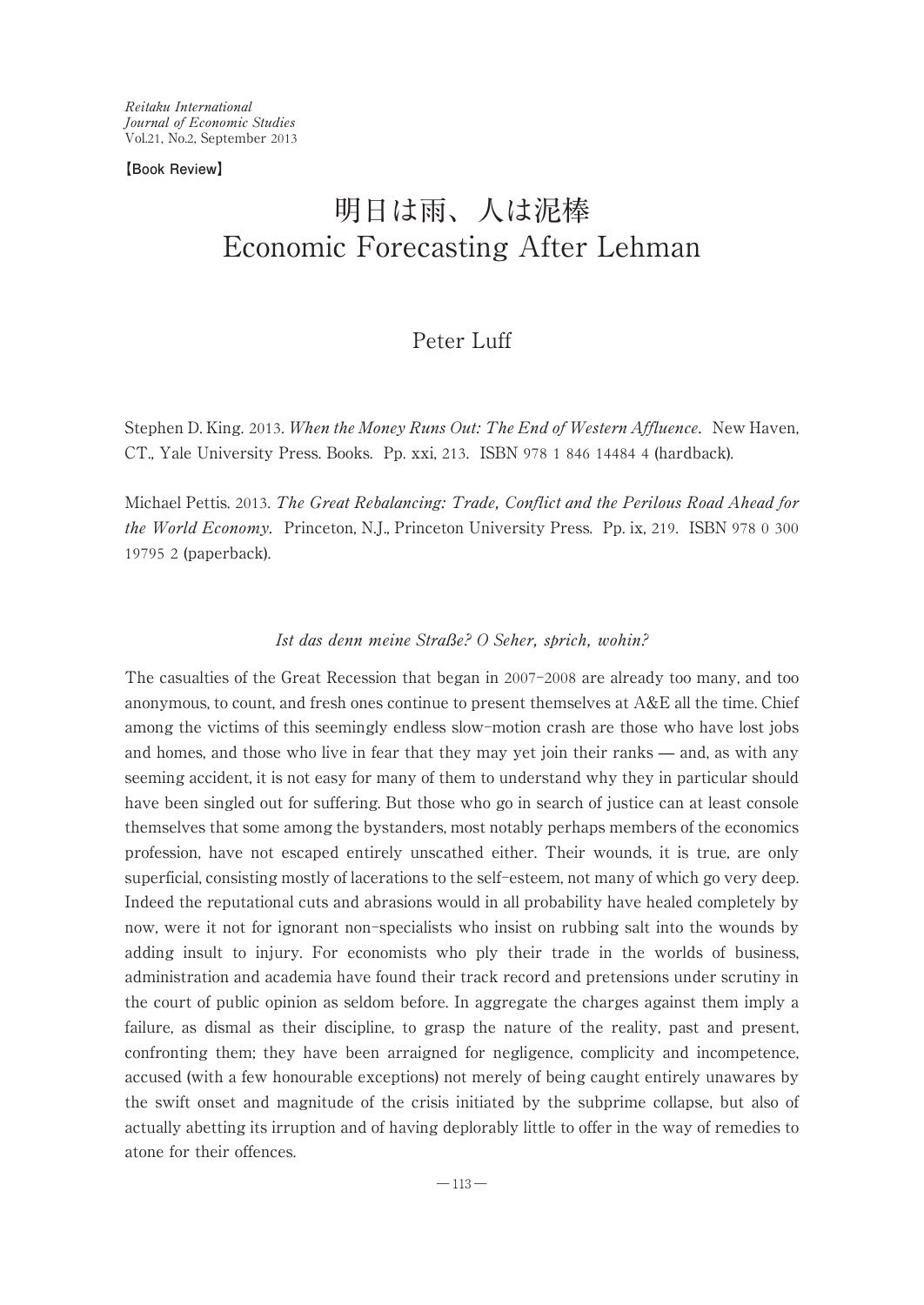The suspicion that the experts, especially at the highest levels, had been culpably blind did not take long to infect the public mood, and the journalistic foxhounds were soon on the trail; one of them was noting as early as August 2009 how ʻAccording to a recent Gallup poll, Ben Bernanke, chairman of the US Federal Reserve, is held in lower regard among Americans than the Internal Revenue Service…[while] the Bank [of England]'s credibility and authority have been greatly undermined by the events of the past two years' (Warner, 2009). But other, lesser mortals also found themselves being pursued as quarry; academics, for instance, whose ivory towers were neither sufficiently remote nor lofty enough to keep them from being brought to bay by the cries for soul-searching and repentance.Thus in a piece that attracted a wide readership and plenty of controversy, the Nobel Laureate, Paul Krugman, was moved to ask openly, ʻHow Did Economists Get It So Wrong? ' (Krugman, 2009 ).Nor has the angst dissipated with the passing of time; in February 2012 the U.K.'s Government Economic Service and the Bank of England hosted a conference on the state of economics, the proceedings of which have been published, entitled *What's the Use of Economics?* (Coyle, 2012); a question to which the answer is, on first blush, even less self-evident than the truth that all men are created equal.

It would, nonetheless, have been completely unrealistic to expect economists to conclude from the recent debacle that their studies are an expensive waste of time and resources.So it is no surprise to find that, despite his apparent tone of contrition, Professor Krugman was also at pains in 2009 to exonerate, in part at any rate, neo-Keynesians like himself who, he claimed, had at least the makings of an answer to the Great Recession.In fact, amid the wrack, he could even discern a professional silver lining to the recessionary clouds, for the onset of the storm represented a massive reality check for ʻfreshwater economists', ʻefficient market advocates', and those who seemed intent on cleaving to ʻneoclassicism, despite its utter failure to make sense of the greatest economic crisis in three generations'.The deluge of events may have done untold damage in the rest of the world, but it had at least swept the graveyard of economics clear enough to permit the resurrection of Keynesianism, which ʻremains the best framework we have for making sense of recessions and depressions' (Krugman, 2009). Salvation could be sought, too, in the rapidly developing field of behavioural economics, a growth area attractive to other economists seeking oblivion for the past and a fresh start; Diane Coyle, for instance, lauds the ʻsuccesses of applied microeconomics ' and laments the slowness with which these are penetrating the undergraduate curriculum in the U.K. (Coyle, 2012, p. x).

As it turns out, though, Professor Krugman had got rather ahead of himself in 2009, for consensus about the way forward in fact remains as far off as ever, especially in the macroeconomic arena, where the protagonists of austerity and stimulus continue to hack away at one another even as the Great Recession continues its slow torture of the world all the while. Perhaps this goes some way to explaining why pessimism is now on the rise; even Professor Krugman, it appears, is no longer immune to attacks of the blues.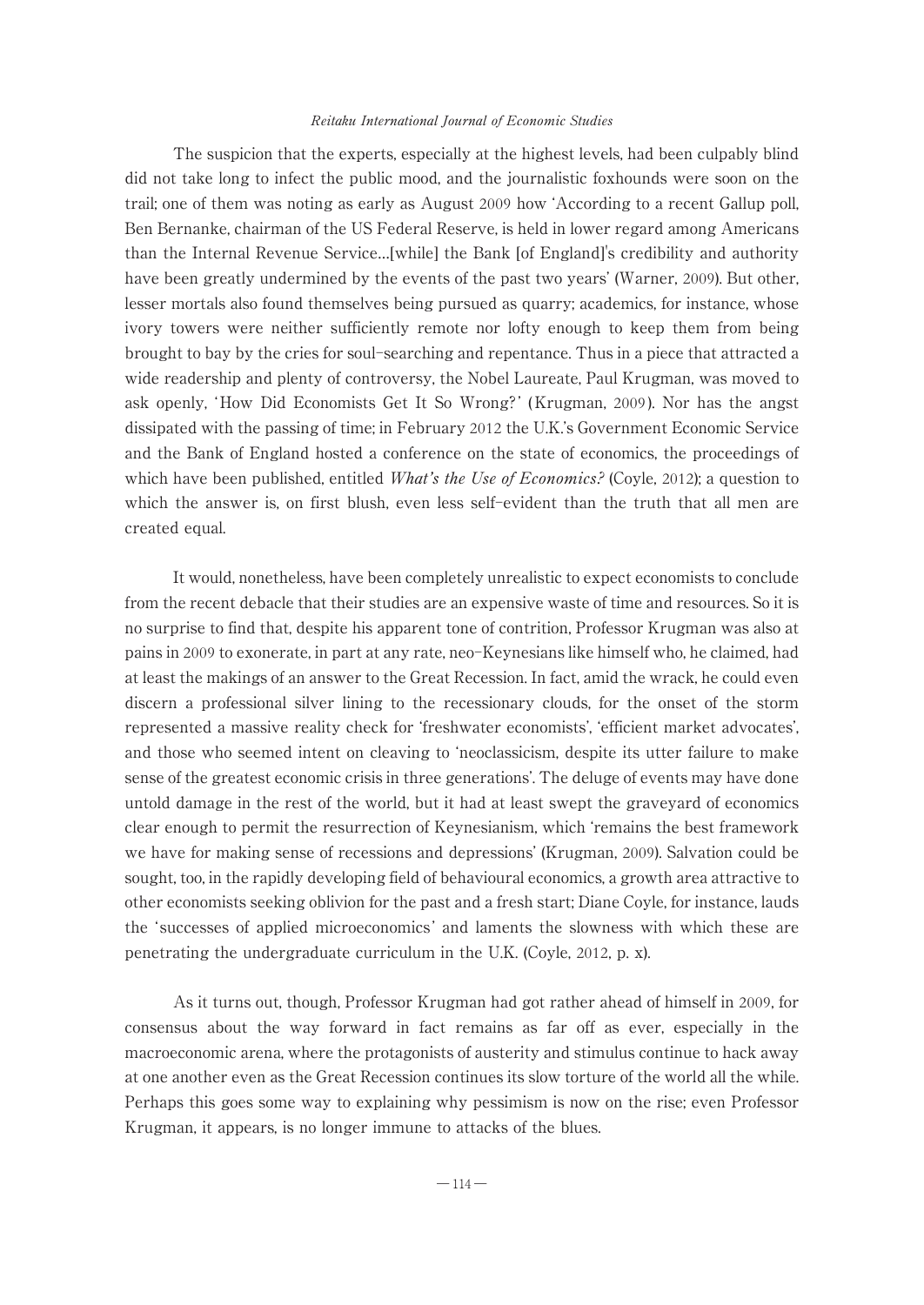We had what felt like an epic intellectual debate over austerity economics, which ended, insofar as such debates ever end, with a stunning victory for the anti-austerity side — and hardly anything changed in the real world.Meanwhile, the pain caucus has found a new target, inventing dubious reasons for monetary tightening.And mass unemployment goes on.

So how does this end? Here's a depressing thought: maybe it doesn't.

True, something could come along — a new technology that induces lots of investment, a war, or maybe just a sufficient accumulation of "use, decay, and obsolescence", as Keynes put it. But at this point I have real doubts about whether there will be events that force policy action…

I guess what I'm saying is that I worry that a more or less permanent depression could end up simply becoming accepted as the way things are, that we could suffer endless, gratuitous suffering, yet the political and policy elite would feel no need to change its ways.(Krugman, 2013)

This is possibly just a passing mood with him, the tearfulness of one who has spent a little too long crying in the wilderness – but then again, perhaps not. For something of a wailing chorus is beginning to make itself heard; other Jeremiahs have started to raise their voices, lamenting for the present and warning of fresh troubles to come.

Stephen D.King, Group Chief Economist and Global Head of Economics and Asset Allocation research at HSBC, and author of When the Money Runs Out, is one of those offering ʻ Cassandra-like predictions ' ( p. 5 ).Another is Michael Pettis, professor of finance and economics at Peking University. Despite their different vantage points, a sense of foreboding fills them both; as the titles of their most recent books suggest, they discern some kind of looming crisis on the horizon; the path ahead is ʻperilous' for Pettis, while for King it could well lead to a state of 'dystopia' (chapter 9). But to what extent does their shared feeling of dread imply a common understanding about why fresh disaster this way comes so soon after its predecessor? And, as representatives of a profession seeking to redeem itself, what do they have to offer by way of suggestions about how we might avoid still yet another calamity?

Europe, the patient most clearly in need of economic surgery, has first call on those attending, though whether it is in truth a casualty of the Great Recession is a moot point, for its problems are often traced to the single currency it has chosen to adopt and which it could, in theory, discard.On this view the subprime debacle was the occasion, rather than the fundamental cause, of the continent's present ills, serving, as any crisis would have done, merely to reveal how the genes of the euro project preprogramed it for disaster. The diagnosis, then, is that the common currency is at heart a geopolitical project masquerading as an economic initiative: that the crisis currently afflicting the Eurozone is therefore *sui generis*; that its roots lie in the design of the single currency itself and so its onset in the era of the Great Recession is to a significant degree just a coincidence; and that the timing and character of its eventual denouement will owe relatively little to outside factors.Even allowing for its special nature, though, what do our economic specialists have to say about the travails and fate of the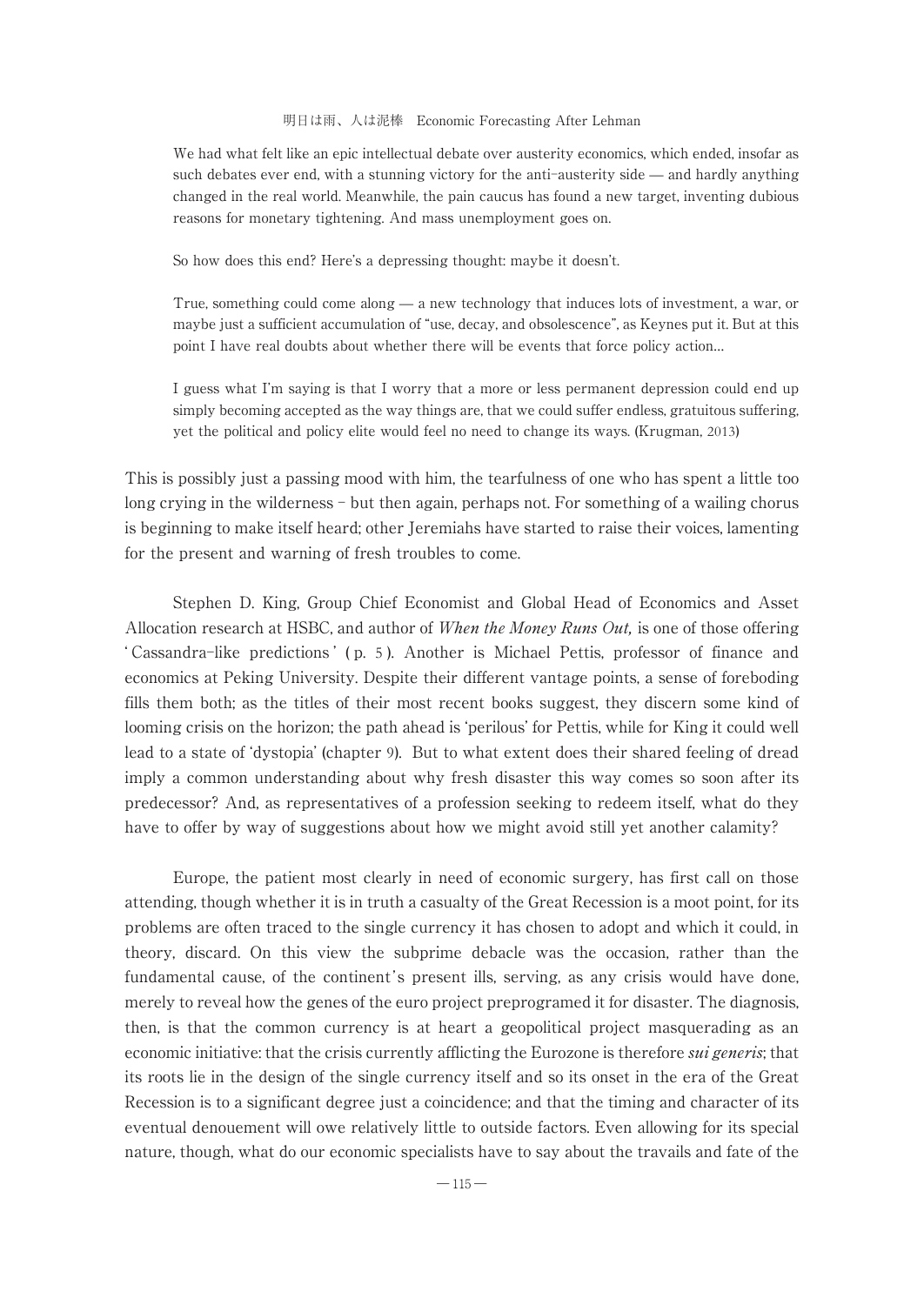## Eurozone?

Stephen King and Michael Pettis find plenty of room for agreement here; they share the widely held view that the internal imbalances created by the drive for ʻever closer union' in the economic sphere are very destabilising, and that without radical steps the experiment is unlikely to end happily.As King notes, the political underpinnings needed to support the weight of a common currency have simply not been put in place, and in their continued absence the euro's prospects are dim.

It would only work…if all countries within it recognized their mutual dependency and stuck by the house rules.

The financial crisis showed that, despite their common membership of a single currency, countries would always default to national self-interest in hard times.Yet the pursuit of national self-interest ̶ whether by government or by millions of creditors and debtors responsible for the flow of capital across borders ̶ demonstrated that the single currency was a far from complete political project. Faced with a battle between the interests of northern European creditors and those of the southern European debtors in the wake of the financial crisis, the blame game took over.

In the absence of a well-defined fiscal union built on democratic principles, the risk of eventual Eurozone breakup is considerable.

The intensity with which the ʻblame game' continues apace gives little cause for optimism, then.But King's account of it is built on the very important insights that as well as irresponsible borrowing, there is also such a thing as irresponsible lending, and that both have played their part in creating the current crisis in Europe (and indeed more widely in bringing about the Great Recession). This in no way serves to excuse those who acted profligately, of course; the citizens and their governments who borrowed and wasted on a heroic scale were not simply innocent victims of the suppliers of the financial rope with which they hanged themselves. But it is an argument, and a compelling one, that those who lend money have an obligation to consider factors other than yield, if only out of self-interest; *caveat creditor* indeed, just as much as caveat debtor. And if lenders fail to act in accordance with this obligation, as the northern European creditor nations undoubtedly did in the pre-Lehman era, then they have their own part to play in clearing up the resulting mess, and must offer sacrifices of their own.What form will these take?

For Michael Pettis, they will be linked, as for him everything is, to the flows of capital set in motion by asymmetries in the international exchange of goods and services.The lending and borrowing relationships between north and south in Europe were, on this view, not so much irresponsible as unavoidable, the inevitable consequences of a structural imbalance of trade, for the surplus capital created by the northern trade surplus had to find its home in investment in the south, thereby creating the conditions for the current impasse.The ʻoptimal solution' (p.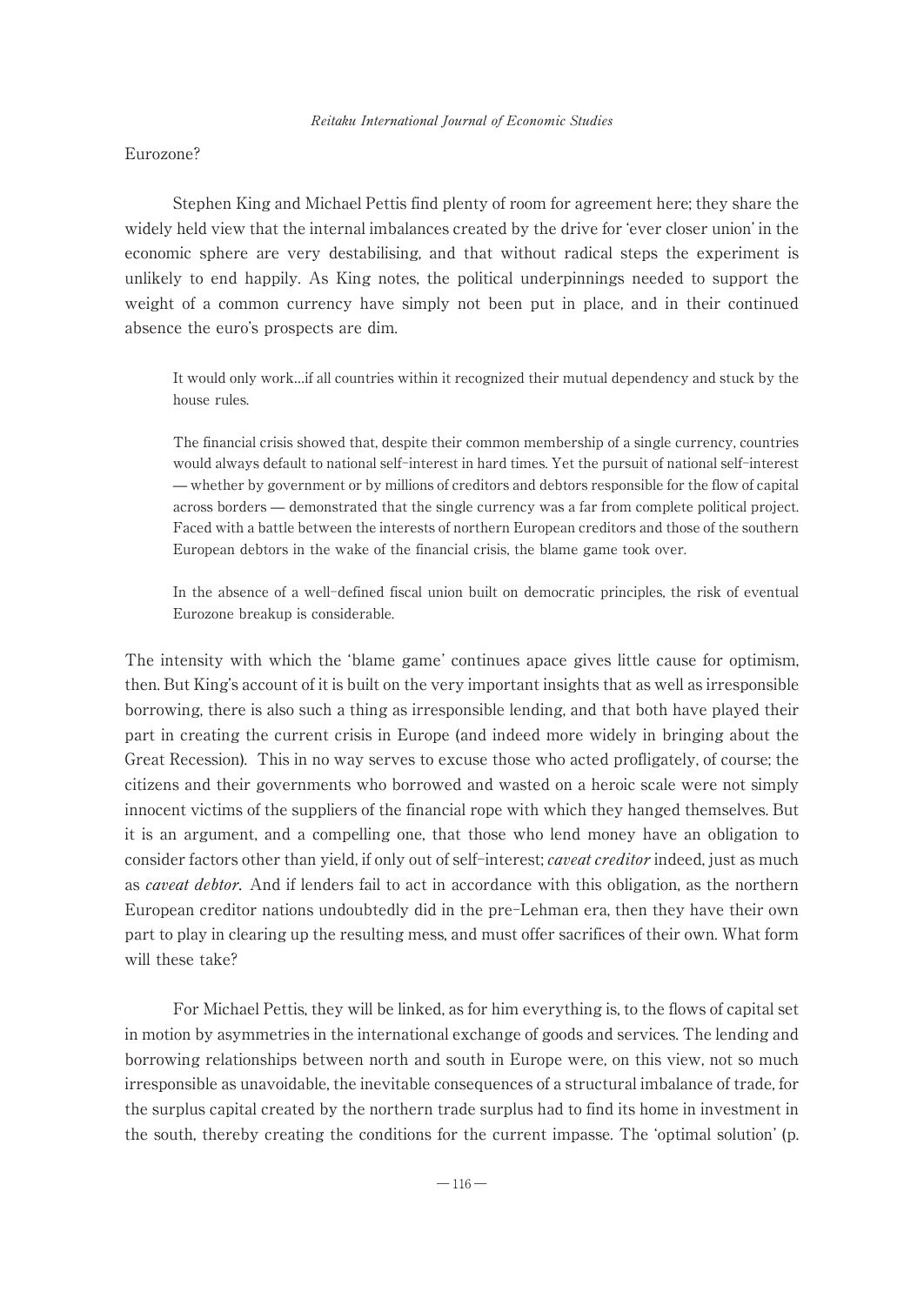133) to the problem is therefore simple; the trade imbalances must be reversed, so that the Germans and their confreres deliberately engineer the importing of more goods from the south. The ʻvirtuous' north will suffer as a consequence, but for Pettis there will be no injustice in that, and it is in any case inescapable.

The surplus countries are as responsible for the terrible European policies as are the deficit countries.They should share the burden of adjustment by reforming their own economic distortions.If Germany does not adjust dramatically, Spain [for example] will have no choice but to leave the euro and default on its debt.

The only question is when, and however the crisis is resolved, the adjustment will subsequently be very painful for Germany.That is why it makes sense for Germany to take measures that minimize the cost of the overall adjustment, even if this involves, as it will, slower growth and higher debt for Germany in the short term.(p. 134)

So much for what *should* happen. But those who demand, and pay, for answers want much more. They insist on knowing, unequivocally, what *will* happen, not just to the euro, but to the continent's economy.It is perhaps unfair to put such a question to economic forecasters, since, in Pettis' view, the outcome for the euro depends entirely on the politics of the issue, and European politics is a realm where, we might say, an unending desert of chaos is broken only by oases of uncertainty.It is in such a landscape, though, that a sudden and radical burst of enlightened self-interest must supervene.So, economists are being asked, what are the chances that the lightning of genuine concern for the common good will flash across the sky, illuminating the path to safety? Not high, in Pettis' judgment; ʻ...Europe's crisis will probably lead to a partial breakup of the Euro as well as to defaults or debt restructurings among one or more European sovereign borrowers' (p. 1).But while the survival of the euro in its present form may be unlikely, it is at least still a possibility; the economic restructuring, on the other hand, must happen, Pettis argues, either by the reversal of trade flows or by default.

Without a strong form of fiscal union or a reversal of German trade surpluses, much of peripheral Europe will be forced to abandon the euro and to restructure its debt. The problem facing Spain, Portugal, Italy, Greece, Ireland, and the rest of peripheral Europe is not lack of liquidity but rather a lack of competitivity caused by the huge divergence in costs over the past decade. One way of regaining competitivity is to force wages and prices down over many years of very high unemployment.Because, fortunately, this strategy is not compatible with democratic rule, these countries will eventually choose the only practical other  $way - to$  intervene in trade, which probably means to abandon the euro and devalue.Of course this will also mean debt restructuring and debt forgiveness given that their already excessive debt is denominated in what will be a rising currency...

The sooner the crisis is resolved the less damage there will be to local economies and the more quickly growth will return.(pp. 188-9)

There are three presuppositions in all of this that need bringing to the surface and examining,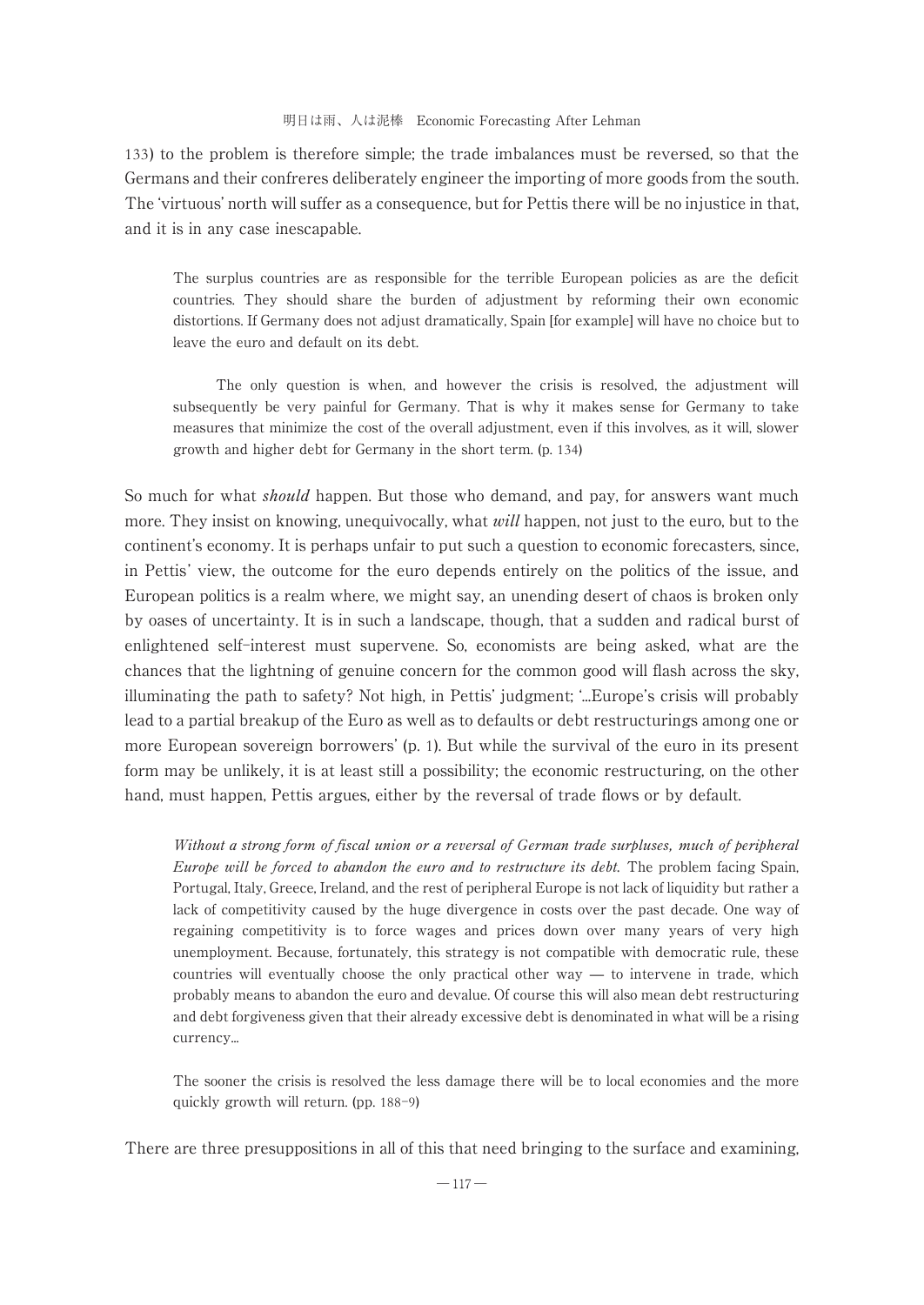for they also inform Pettis ' analysis of the Great Recession confronting the world outside Europe.The first is that the proper nature of our current predicament is not widely understood.Pettis believes unequivocally that it was caused by ʻ policy distortions, or distortions in the institutional framework ' that created international trade imbalances and prevented them from correcting themselves naturally, resulting in an ʻadjustment' that was violent in nature and took the form of a ʻfinancial crisis', just as had happened many times before in history; ʻIn that sense, there is nothing unique, unexpected, or even surprising about the recent global crisis' (pp.  $10-11$ ). Pettis takes it for granted, secondly, that the key to any solution lies in the hands of policy makers, for ʻThe crisis will not be truly over until the policies and institutional framework that led to large trade imbalances have been sufficiently modified' (p. 11).His third postulate is that some kind of reversion to the status quo ante, to the world before Lehman, is possible; ʻgrowth will return' (though, as we shall find, not at a rate anything like as high as that of the recent past).

Taken together, these axioms undergird a view of the contemporary scene seemingly rather different to that offered by Stephen King. His preoccupation is much less with trade patterns than with what he sees as the remarkable weakness of the current economic recovery, particularly in the West, a development he takes as a sign that the crisis brought on by the Lehman shock differs in kind from those to which affluent nations had become accustomed since 1945; ʻ In the past, deep recessions were always followed by strong recoveries.Not this time,' he warns (p. 32), since, on this occasion, we must acknowledge that we face ʻ... a financial crisis without parallel. Never before have we seen so many economies so weak at the same time and never before have we seen a global financial system so badly damaged' (p. 4).Like Pettis, King believes that most observers do not discern a fundamental truth about today's economic reality, but for him this is less a matter of intellectual shortcomings than of an unwillingness to give up unrealistic hopes about present and future prosperity.So the fair maiden of economic distress has no hope of rescue at the hands of the chivalric order of central bankers; for King is convinced that in circumstances like those confronting us today, the scope available to policy makers for effective action is really very limited. Indeed, a good part of his book is taken up by describing how, since Lehman, they have tried and are largely failing to deliver that prosperity, and, worse, how their efforts are now, in fact, doing more harm than good. This leads to the bleak conclusion that societies, in the West especially, need to shed ̶ and quickly ̶ some of their most cherished illusions and prepare instead to embrace the harsh reality that is bearing down on them remorselessly.

We thought we could govern our futures.We became delusional.We convinced ourselves that capital markets could deliver ever rising prosperity.We thought we could borrow without limit, always confident that the future would be better than today.Not for one moment did we think that we would ever succumb to Japanese-style economic stagnation or Argentine-style broken promises.Instead, we basked in an ʻoptimism bias'.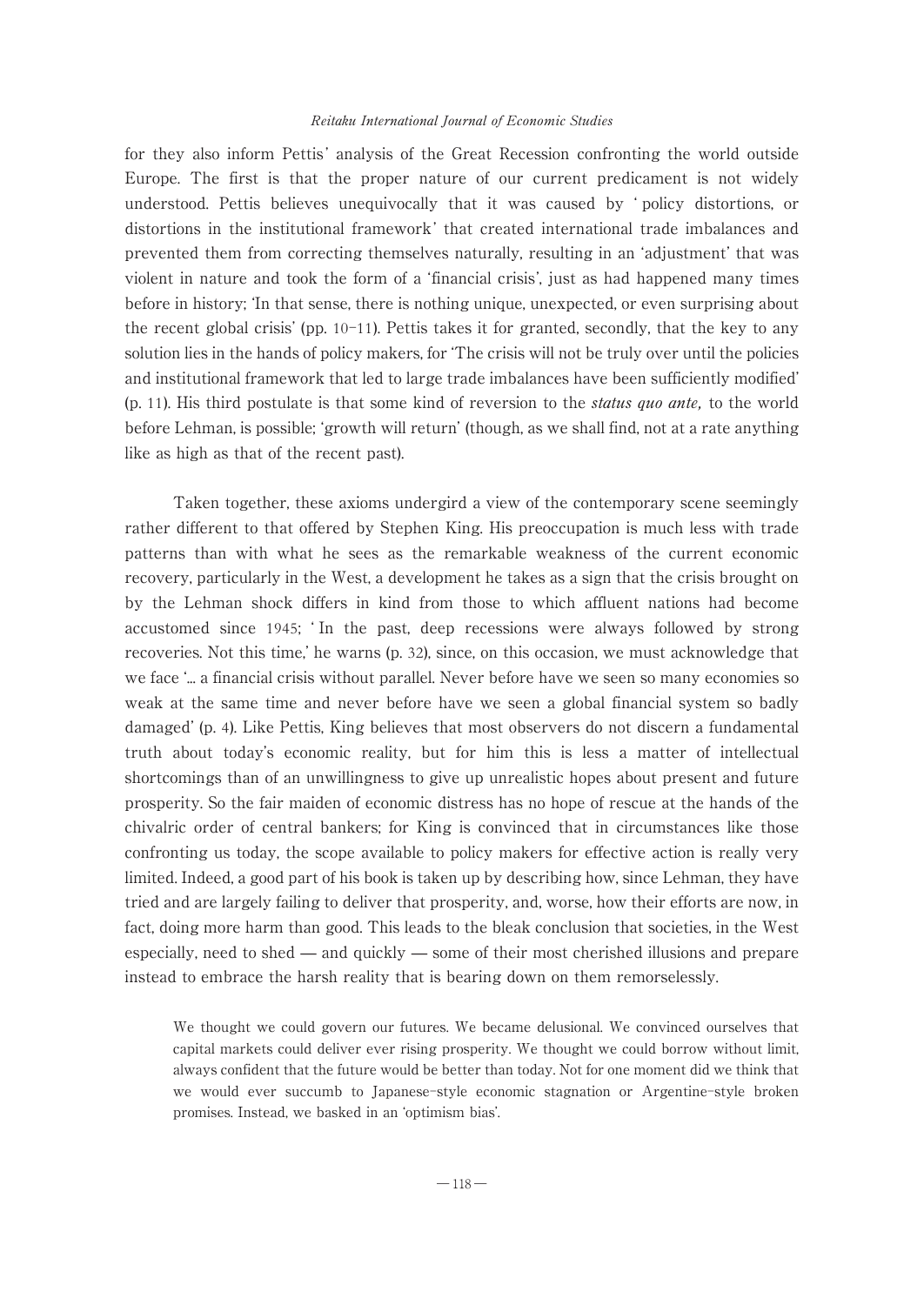Our beliefs, it turns out, were false.Rapid economic growth is not guaranteed.Indeed, the more we believed it was guaranteed, the less stable our economic foundations became.Those foundations are now crumbling, not so much through a failure of macroeconomic endeavour but, instead, through a grass-roots breakdown in trust.

Through our pensions, our health care, our high levels of debt, our (fast-waning) belief in financial alchemy and our refusal to accept that this is anything but a cyclical economic setback, we are persistently trying to consume tomorrow's income today... It is time to drop the pretence that we're simply living through a cyclical blip. Instead, we urgently need to tackle the structural problems that threaten all our economic futures.(pp. 260-261)

As King notes, this line of argument runs counter to the widely held view that ʻNormally, things shouldn't go wrong. On the rare occasions that they do, our policy-makers will put things right. There may be bumps along the way but the path towards ever rising prosperity is nevertheless secure' (p. 60). These articles of faith are of great comfort to the many in the West who still believe in them and who, in reciting this creed, affirm that all economic recessions are one, and that all things shall be well and all manner of things shall be well if only the right tools are used in the right ways at the highest levels.King is a heretic on both counts.He does not deny that macroeconomic policy since Lehman has had some measure of success, since ʻthere has been no repeat — at least, not yet — of the total economic and financial collapse of the 1930s (p. 3).But this is not setting the bar particularly high, and certainly not as high as Western societies have come to expect since 1945. Yet, King argues, it is all that is now possible; macroeconomic policy has already reached the outer limits of its effectiveness, and those who continue to place their faith in it are misguided. Such assertions are certainly topical; the Federal Reserve may currently be preparing the ground for a tapering of its quantitative easing program, but that program is still in place, while in Japan ʻAbenomics' threatens to unleash a turbocharged version of the ʻBernanke put ' on the unsuspecting public.So it is important to examine closely the reasons why King thinks such initiatives are at best likely to prove disappointing in the extreme, and will at worst constitute an exercise in self-mutilation.

His basic contention is that events have proved that the macroeconomic medical emergency bag, when opened for use once again in the aftermath of the Lehman shock, proved to contain not a set of precision surgical instruments designed to restore the Western patient to economic health, but rather an ill-assorted collection of jemmies and crowbars suitable mainly for burgling his house while he lay prostrate. These implements are, in the order in which they have been used: interest rate cuts, quantitative easing, and ʻfinancial repression' (which in this instance partly takes the form of enhanced liquidity buffers for banks that have the effect of making it easier for governments to borrow and spend).For King, each successive step betrays an increasing desperation and a growing powerlessness on the part of central authorities.

A rapid and sustained reduction in interest rates is normally the first weapon of choice in combating an economic downturn since, in theory, it should encourage businesses,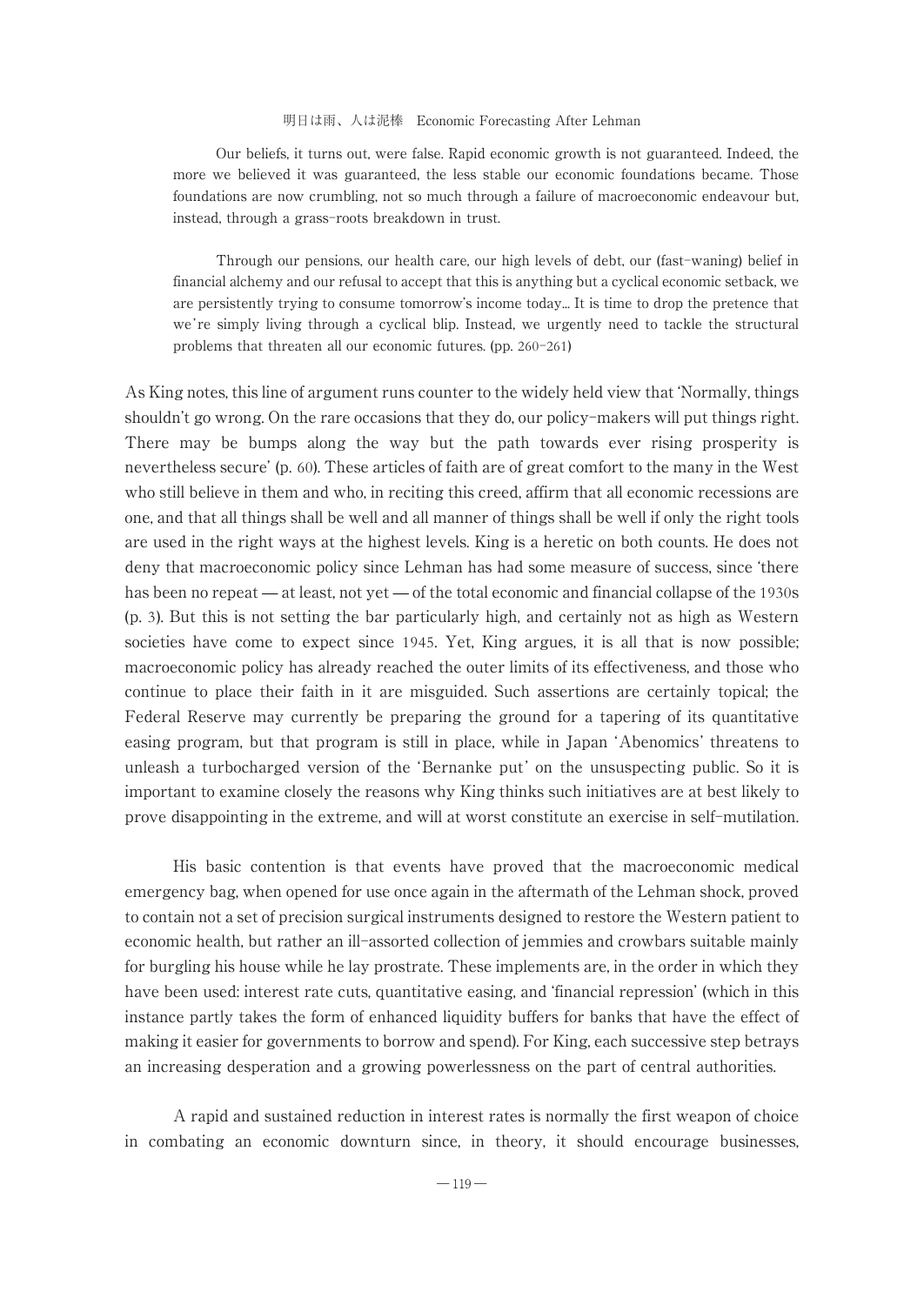house-buyers and consumers to borrow and spend, stimulating both supply and demand. That, King argues, has simply failed to happen.

In March 2009, UK bank rate — the interest rate set by the Bank of England — fell to a mere 0.5 per cent, the lowest since records for this particular series began in the 1970s. Three years later, bank rate remained at this — by historic standards — absurdly low level. By that stage the UK government's long-term borrowing costs had dropped to well below 2 per cent, the lowest since records began in the early 1970s.

The UK's experience was hardly unique.At the end of 2008, shortly after the collapse of Lehman Brothers, US Fed funds — the equivalent of UK bank rate — dropped more or less to zero. And, as with the UK, US government borrowing costs plummeted. The same was happening in parts of continental Europe, notably Germany.

Initially, central bankers hoped remarkably low borrowing costs would kick-start economic growth.It didn't work.Success would have allowed interest rates to have gone straight back up again.Their failure to do so tells us a great deal about the implications of the financial crisis.An interest rate is, after all, a payment for consumption foregone. Those who wish to invest for all our futures are prepared to pay a higher interest rate on any borrowings - to encourage us to defer consumption ̶ if the future is seen to be particularly bright.If, on the other hand, the future is regarded as decidedly murky, interest rates are likely to remain persistently low, reflecting an absence of capital investment.(p. 71)

So, according to King, gunning the economic engine by pushing interest rates flat to the floor proved a failure ̶ it evoked no response, no lusty, growling roar of animal spirits from the recipients of central banks' largesse.They just sat tight, refusing to respond as the owner's manual had predicted.True, the silence was not unbroken, but the sounds that assailed the ears of the authorities turned out on closer inspection to be the howls of savers deprived of their accustomed rewards.Yet the central banks now found themselves in a quandary, for there could be no question of raising rates in response to the outcry; the recovery was anaemic enough already, and a rate rise would only depress economic activity. So the decision was taken to double up on the grand monetary bet, to become daringly ʻunconventional' and boldly go where no U.S. Federal Reserve had gone before, into the brave new world of quantitative easing.

King is equally unimpressed by the results of this initiative, which involved central banks buying up private debt, including some toxic assets, in the U.S., and government bonds in the U.K. The theory was that this would depress yields and force investors to look for more productive, if riskier, havens for their capital, kick-starting the economic cycle in the process. But the results to date, he says, are distinctly underwhelming.

…the economic outcomes have been worse than the proponents of quantitative easing themselves foresaw.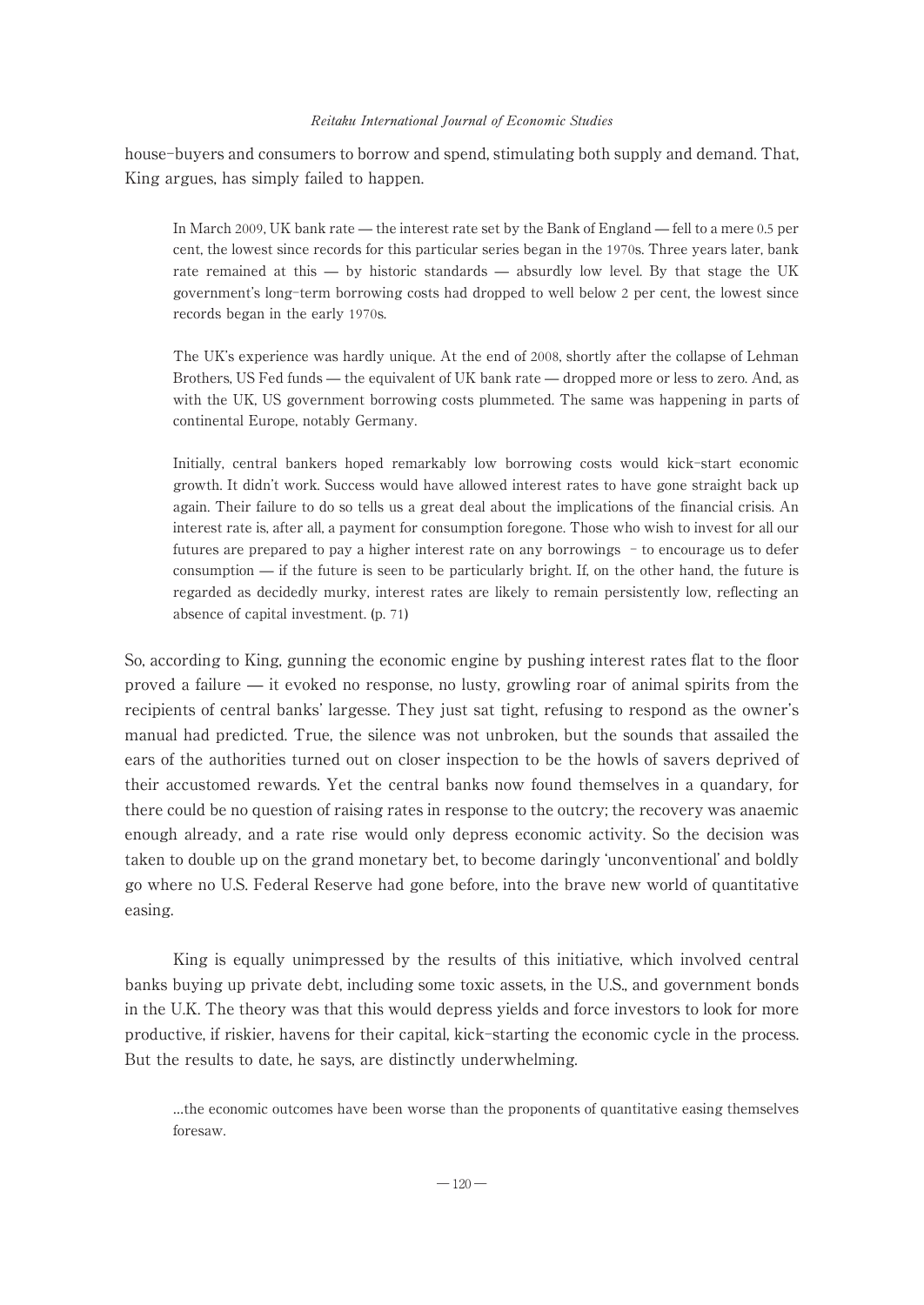In mid-2012, for example, the Federal reserve's top policy-makers thought US economic growth would be in a range of between 2.9 per cent and 3.8 per cent in 2010 and between 2.9 per cent and 4. 5 per cent in 2011.The actual outcomes were 3.0 per cent and 1.7 per cent respectively.In other words, the US economy's performance was significantly worse than even the most cautious of the forecasts offered by the Federal Reserve in the middle of the previous year.The Bank of England was similarly optimistic, believing that the most likely outcome for economic growth in the UK in 2011 was around 3 per cent, a view conditioned by on £200 billion of asset purchases (in other words, quantitative easing). The actual outcome was a more modest 0.7 per cent...

The evidence strongly suggests that quantitative easing, in its various forms, is not the magic wand it was often made out to be.(p. 74)

QE failed to change the public mood, King believes, because it was too arcane to be widely understood.And once again, he asserts, relative failure was far from cost-free; QE increased the stress on pension funds, already in trouble as a result of low interest rates, and its chief beneficiaries, particularly the already wealthy, either did not use their windfalls in ways that contributed to growth or chose to invest them overseas rather than at home. Worst of all, QE had the effect of making the lives of governments easier by blurring the distinction between fiscal and monetary policy, in the process eroding the independence of central banks.Having these entities buy up government debt is ʻa form of financial repression, a way of ensuring that the government is able to rig credit markets to suit its own aims even if the economy as a whole may perform less well as a consequence' (p. 80).

The ratchet of ʻfinancial repression' was tightened another notch, King goes on to argue, by the reform program imposed on banks in the aftermath of the subprime collapse.By requiring them to hold greater amounts of the ʻsafest' assets, defined by the Basel Committee as sovereign paper, ʻRegulation… forces banks to lend more to governments than to other potential borrowers, whether or not the governments are, themselves, a good credit risk (p. 84). This reinforced the effect of QE, which had already started to allow ʻgovernments to raise credit on the cheap…[and] merely…to postpone the fiscal ʻday of reckoning' (pp. 80-81).

On this reading of events, then, it would seem that the West is in the process of destroying piecemeal the distinctive market system, and along with it the democratic accountability, on which it prides itself.For financial repression is, as Michael Pettis notes, one of tools favoured by followers of the Asian development model, and especially by the Chinese Communist Party. As he describes them, the consequences of taking this road are clear.

The banks…are controlled by the monetary authorities that determine the direction of credit, socialize the risks, and set interest rates. Financial repression is a way of describing a system in which the rates of return and the direction of investment are not determined by market conditions and individual preferences but rather are heavily controlled and directed by financial or political authorities.At the extreme the financial system is often little more than the fiscal agent of the government…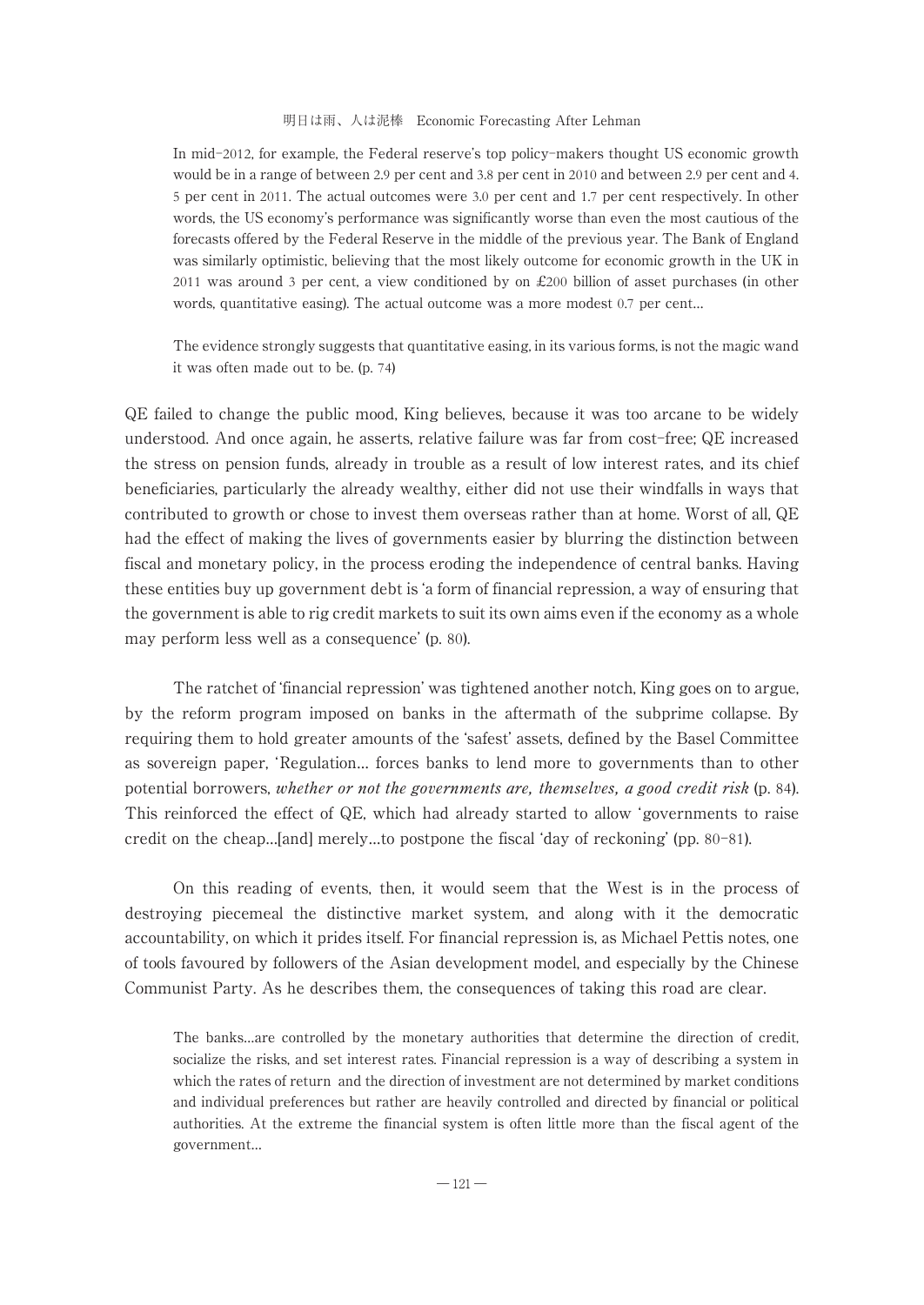In most countries that create the conditions of financial repression ̶ for example the countries that broadly followed the Asian or Japanese development model ̶ interest rates have been set extremely low…

Depositors… have no choice but to accept very low deposit rates on their savings, which are then transferred through the banking system to borrowers, who benefit from these very low rates…

Those who lose under conditions of financial repression are net depositors, who tend for the most part to be the household sector.The ones who win are net borrowers, and in most countries in which financial repression is a significant policy tool, these tend to be local and central governments, infrastructure investors, corporations and manufacturers, and real estate developers. Financial repression transfers wealth from the former to the latter.(p. 60)

It seems likely that Stephen King would agree that this is a pretty accurate description of what is currently happening in the West as a result of QE and the other responses by the authorities to the Great Recession.And it is, for him, a very worrying development.

Central bankers are not elected politicians.They are mostly selected for their economic and financial skills, not because they know how to please an electorate.Yet they are increasingly making decisions that are inherently political.By allowing inflation to be temporarily higher than target, or by choosing to buy government bonds or other pieces of financial paper, they are making some of us better off and others worse off.In a stagnant economy, quantitative easing and other such exotic policies have only ended up robbing Peter to pay Paul.It is as if a morally indifferent Robin Hood had suddenly arrived on the scene, chaotically redistributing income and wealth using neither rhyme nor reason.

Not surprisingly, these kinds of tricky political decisions, combined with ongoing economic stagnation, have undermined public confidence in central banks.(pp. 91-92)

But perhaps the erosion of democratic accountability will prove to be a small price to pay if it can deliver the return of growth? For, according to Michael Pettis, this seems to be what financial repression produces, since the very low interest rates that usually accompany it effectively entail a transfer of resources from ( mainly household ) savers to borrowers ( governments and companies ), the sector of the economy ʻ that generates production and economic activity.' Hence, ʻVery low lending and deposit rates create a powerful mechanism for using household savings to boost growth by heavily subsidizing the cost of capital' (p. 61). Was this not, after all, a hallmark of Japan's path to greatness after 1945? And has not China been following in its wake?

Yet before accepting this contention, we should note that there are troubling aspects to Michael Pettis' view of the way the world works.The phenomena he describes seem rather too mechanical in nature, with successful management of them seemingly guaranteed automatically by the correct policy mix.His book rests rather too comfortably on the assumption that predictable consequences will flow from specific actions.He is drawn to this view of economic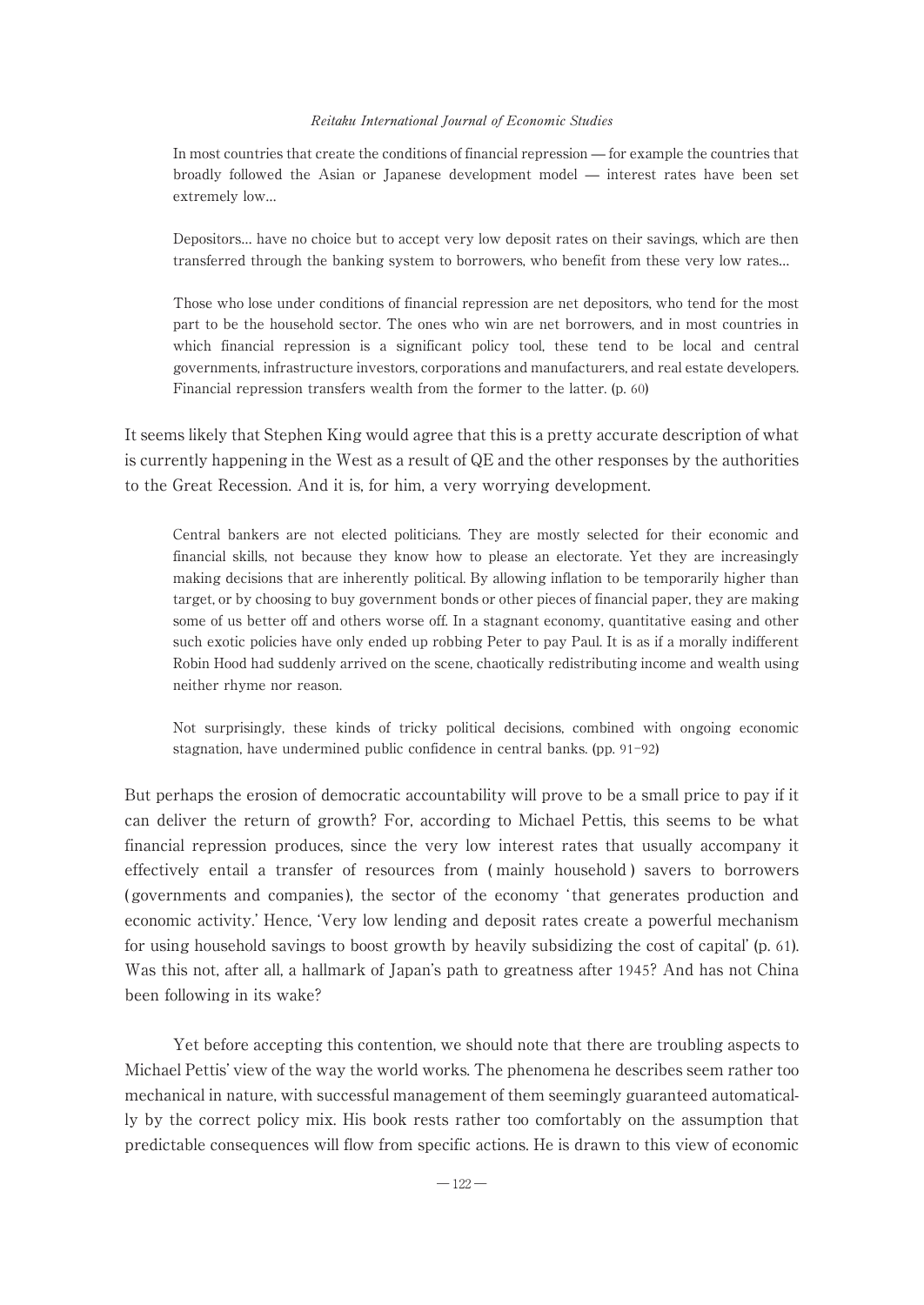reality by the belief that he is dealing with a closed, rather than an open, system, and that the mere existence of boundaries reduces the problem to manageable proportions. Much of this confidence stems from his conviction that he has discovered an ʻiron law' that is a simple and infallible guide to the understanding of trade imbalances and their effect on the world (a vital matter in his view since, as we have already seen, he believes that our sufferings today are largely a consequence of such imbalances).This iron law he explains as follows.

If a country saves more than it invests domestically, these excess savings must be invested abroad, and one of the automatic consequences of net foreign investment is an excess of exports over imports.Every country that has net investment abroad …must generate more revenues from the export of good and services and from foreign interest and royalty payments than it pays out.

This simple fact, known as an accounting identity, goes a long way toward illuminating trade imbalances.In fact just three accounting identities ̶ which are true by definition and so can never be violated ̶ are enough to make sense of what otherwise seems like an incredibly complicated phenomena [sic]. These are the following:

1.For every country…every dollar that enters a country, either in payment for that country's exports, in the form of royalty or services receipt, or in the form of foreign investment in domestic assets, must leave that country, either in payment for imports, in the form of royalty or services expenditure, or in the form of outward investment…

2.For every country, the difference between total domestic savings and total domestic investment is equal to the net amount of capital imported or exported…This means the excess savings must be exported.By exporting capital abroad, that country must "import" it back in the form of a current account surplus…

3.Everything that a country produces must be either consumed or saved (and "consumption" includes even assets or resources that are thrown away or otherwise wasted).(pp. 17-18)

Pettis does not claim to be the discoverer of these truths, but he does affirm that he is employing them and other insights in an entirely new way; his purpose and achievement are, he says, to ʻextend our basic knowledge of open economies and apply it to the global economy as a single closed system in order to show the many surprising ways policies and conditions are related' (p. 12).His use of his ʻaccounting identities', therefore, seems Newtonian in scope, the economic equivalent of seizing on the implications of the third law of motion which decrees that ʻevery action has an equal and opposite reaction.' Hence, for example, his argument that ʻAny distortion in one country's position that affects its international trade and capital position must be reflected in an equal and opposite distortion elsewhere' (p. 106). But does any of this in truth go much beyond the level of tautology, does it do much more than state that one country's export is another country's import, and that payment for an import must be exported? Certainly by invoking his deterministic ʻ accounting identities ' Pettis does seem to be suggesting that certain things 'must' happen, and are therefore in some form capable of supporting predictions. But even if we accept, as we must, that the global economy is a 'single closed system ', that does not in reality make the task of accurate forecasting one jot less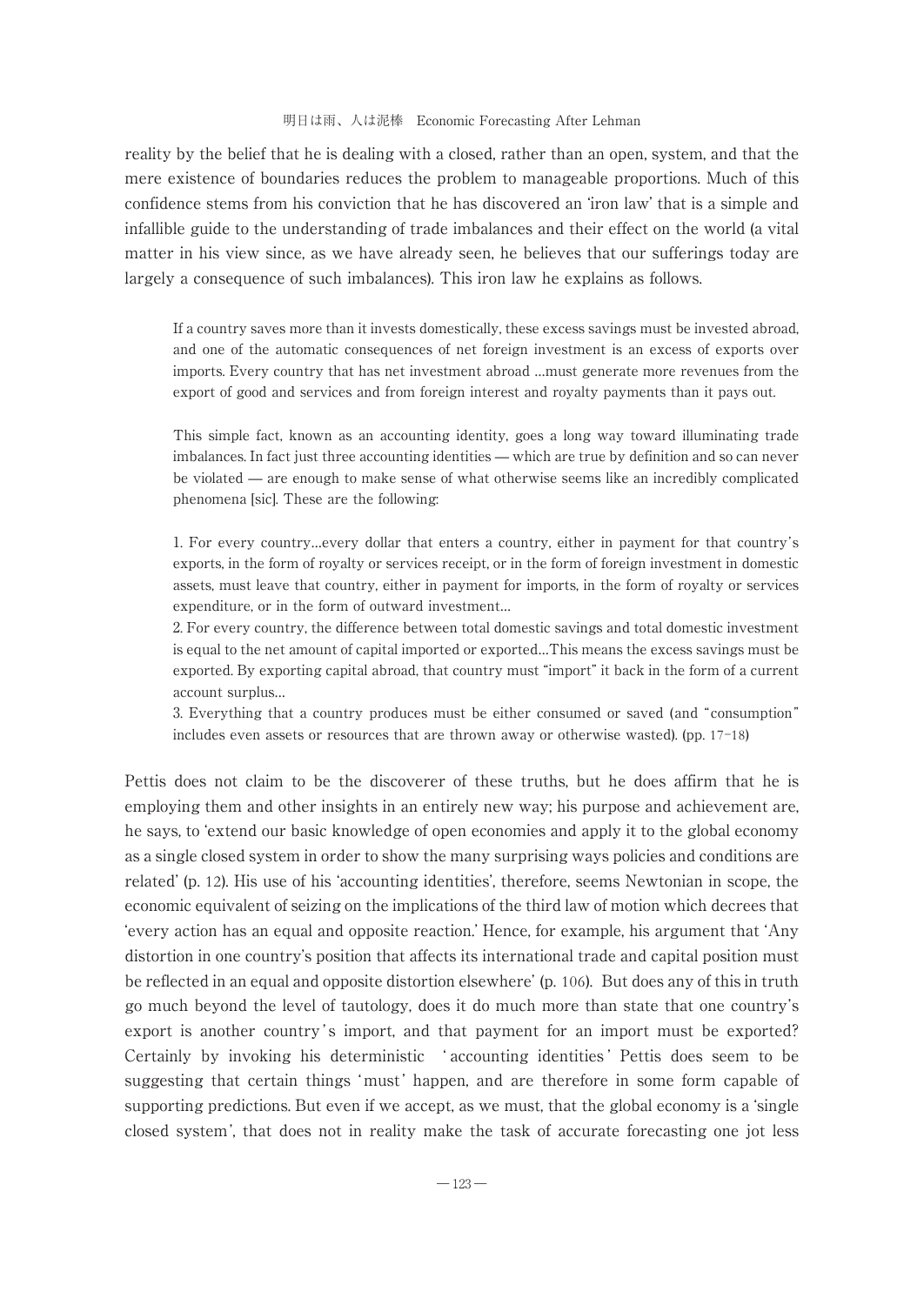difficult. In fact, on the evidence that Pettis presents, it in fact becomes much harder, approaching very swiftly indeed the borders of the impossible.For, throughout his book, he is at pains to show how

…there is a wide variety of policies and institutional structures that can have significant impacts on the trade balance, even when they may at first seem unrelated to trade.Anything that affects the gap between savings and investment, it turns out, must automatically affect the trade balance.

Of course this also means that because anything that affects the gap between production and consumption also affects the savings rate, it must also affect the gap between savings and investment. This is the key point. A very large number of policies or conditions are likely to affect production or consumption or the relationship between the two, in which case these policies or conditions are directly or indirectly also likely to affect the balance of trade.For this reason they are functionally equivalent to trade policies even if they are not intended as such.(p. 47)

So, in theory, we now understand and can now trace the impact of a much wider range of influences that had previously been discounted and thereby arrive at a proper understanding of how trade imbalances are created, the vital first step to correcting them.But how much practical help do such insights afford us?

It is certainly the case that we owe Michael Pettis a genuine debt for drawing attention to the complexity that conditions trade imbalances.It is also good to be reminded once again and in a new form of words that countries in the world today are indeed very interconnected and interdependent, and that not one of them is in complete control of its own destiny.And this highlights one of the reservations we must have about Stephen King's study; for, penetrating as some of its part are, its general focus is too narrow, it concerns itself too much with the West, and it is an obvious fact that the economic fate of the West is no longer entirely in its own hands. But merely thinking on a global scale, as Michael Pettis does, is not sufficient either. For while we cannot now avoid conceiving of a ʻsingle closed system' that encompasses the entire globe, this merely complicates our task beyond all hope of comprehension, since while that system may indeed be closed, it is also, resolutely, a deterministic nonlinear one.Here we trespass onto the terrain of chaos theory, to borrow its vision of multiple independent variables interacting in patterns vastly too complex to be captured by simple ʻaccounting identities,' or to be predictable beyond anything other than the very short-term.It may be going too far to say that as economic beings we belong to a world of ʻsensitive dependence upon initial conditions', otherwise known as the ʻbutterfly effect', whereby a single event can cascade, or not, across scales.But we cannot avoid noting that the butterfly in question and the storm it is supposed to create have changed locations more than once in the telling of the story, and that this is not without meaning, for in truth both economic insect and tempest can appear at many, if not all, spots on the face of the earth today.So while a policy initiative in one country may have a clear set of desired goals, its chances of achieving them and the actual effects it ultimately produces will be conditioned by the responses of all of its trading partners. We might even envisage a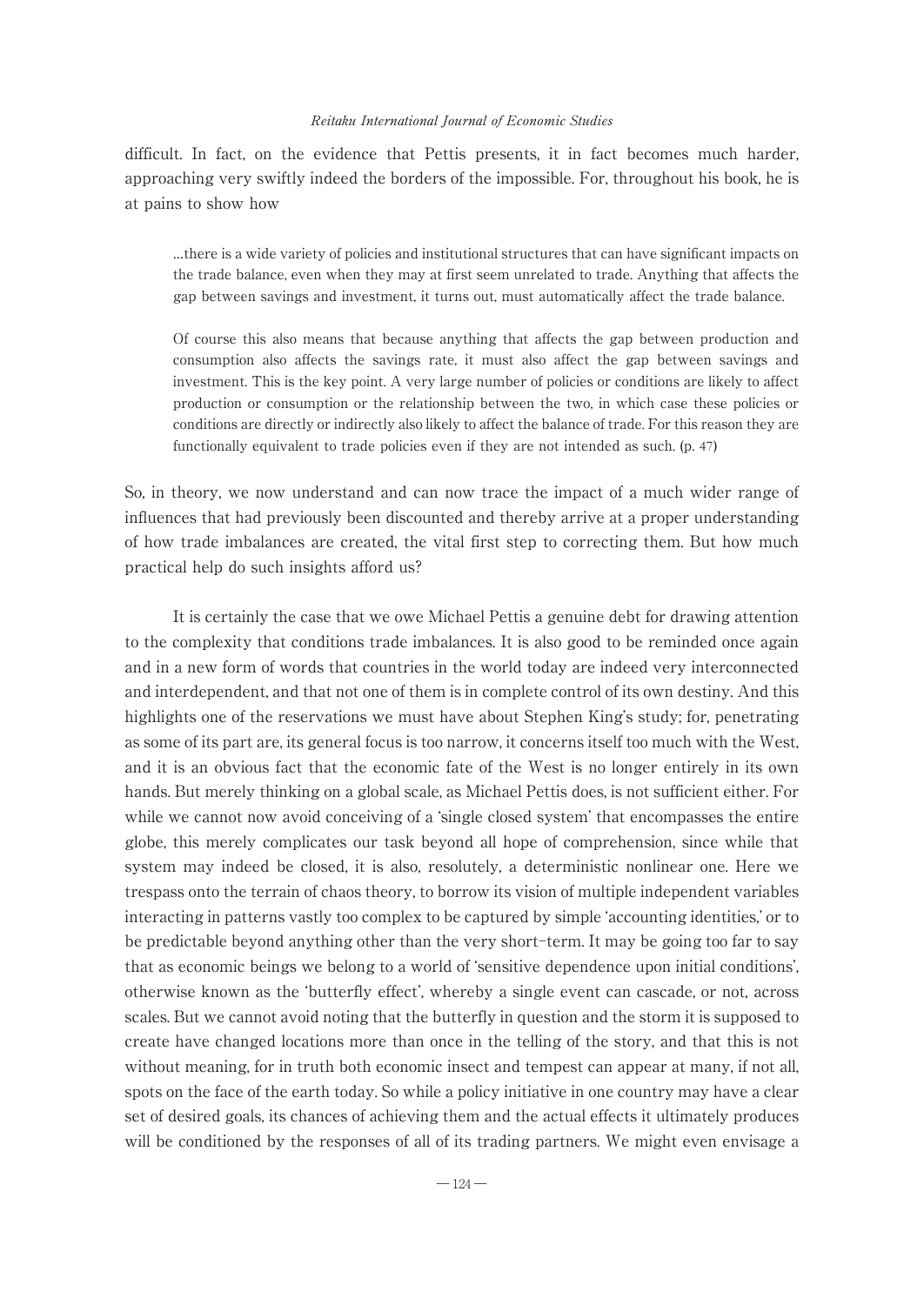situation in which a policy, perfect in its rationale and expectations, has the opposite effect of the one intended because of the manner in which it collides and interacts with multiple other policy initiatives elsewhere in the global system.

In seeking to offer advice to policy makers, then, throughout his book Michael Pettis fights an unavailing battle against the inherently unpredictable nature of a truly global economy.All the many hypothetical examples he gives to illustrate his contentions are so hedged about with qualifications that they have very little to offer those who go in search of accurate forecasts of reality, and who desire to know in advance the actual results of policy initiatives.Take, for example, his discussion of how the U.S.might act to reduce its trade deficit with China (pp.  $109-113$ ). It is true that initially he offers this as a case study to prove that the conventional wisdom about how this could be done is wrong, because said wisdom treats the U.S. / China trade relationship as a closed bilateral system when in reality it is far from that. Even restricting himself to a hypothetical world of just four countries, the U.S., China, Brazil and Mexico, Pettis is able to show how a U.S. attempt to reduce imports from China by devaluing the dollar against the renmibi could only work absent any compensatory or retaliatory action in the other three countries, an extremely unlikely scenario. But at this point he move on from analysis to prediction and the offering of advice, concluding from the example he has given that it is U.S. domestic rather than international policy that needs to change.

If the United States really wants to see its trade deficit decline, it should move aggressively to alter the balance between domestic production and consumption in a more permanent way, perhaps by raising consumption taxes, although this will work mainly by increasing U.S. and Chinese unemployment if China increases its intervention in the currency or in interest rates and credit.In that case we would be in a beggar-thy-neighbor world, and in that world global unemployment always rises.(pp. 112-113)

This is a black picture indeed, and also one that seems completely at odds with the prediction that he offers on the same subject in the concluding chapter to his book.There, looking to the future, Pettis affirms that

…as trade anger rises in the United States and more steps are taken to intervene in trade, the closing of the U.S. trade deficit will automatically cause a boost in domestic growth and in the domestic savings rate.

In fact should the United States take drastic steps to reduce disposable income relative to GDP, like imposing a consumption tax or much higher income taxes on the wealthy, the positive impact on U.S. unemployment and the U.S. savings rate will be dramatic, although it will be extremely difficult for countries, like China and Japan, that rely on American overconsumption to balance their own underconsumption.(p. 186)

So in scenario 1 (p. 112) reducing the U.S. trade deficit with China by raising consumption taxes in the U.S. would increase unemployment there, while in scenario 2 (p. 186) it would have a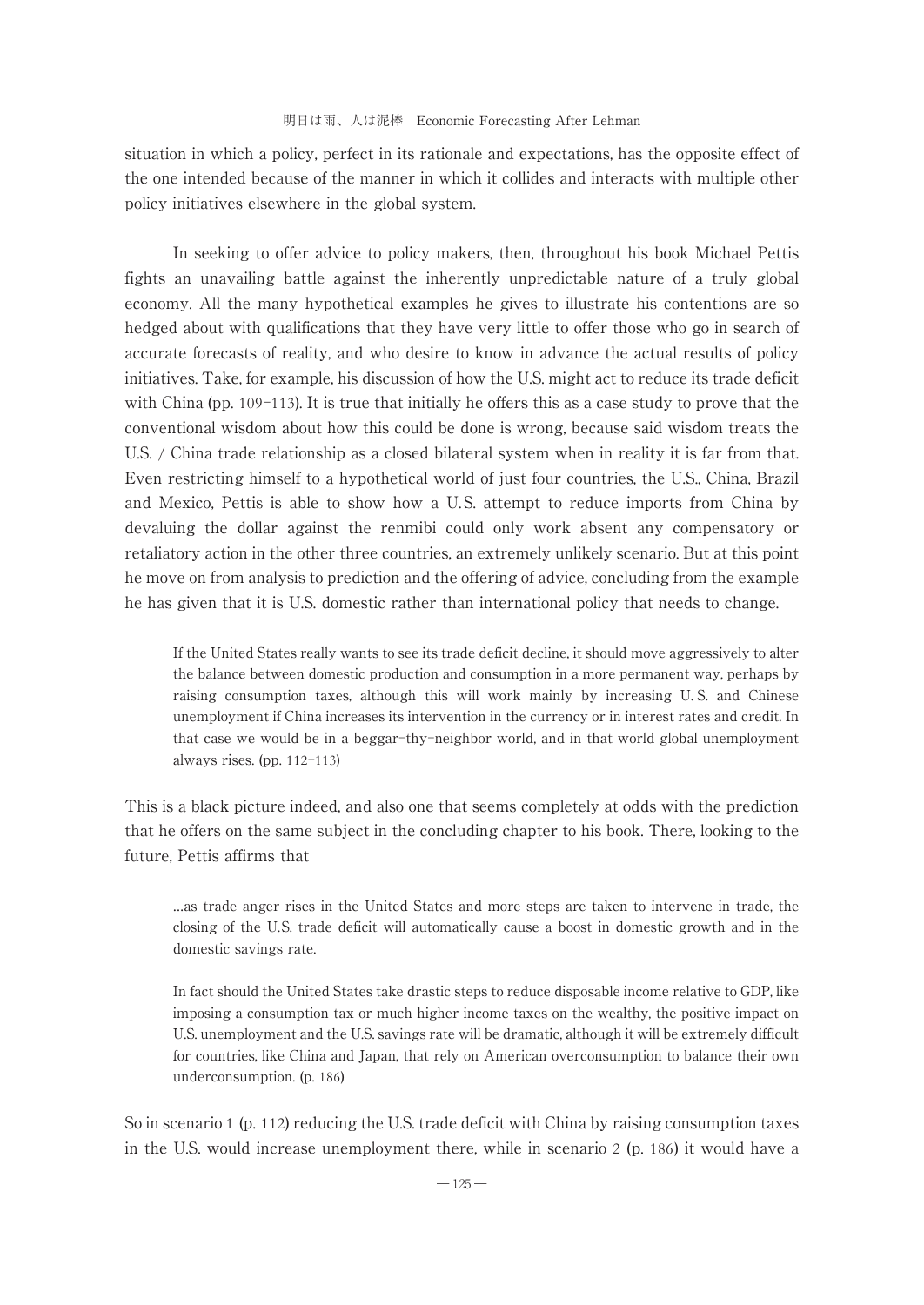ʻpositive impact' on U.S.unemployment.How to explain the apparent contradiction? It is easily enough done, since in scenario 1 an increase in U.S. unemployment is caused by the Chinese response to U.S. policy, while in scenario 2 this response is absent.The full measure of the unpredictability inherent in a global economy thereby stands revealed.Once again, when we try to move from the world of ʻshould' to the world of ʻwill be', we find ourselves stymied immediately.

Yet Professor Pettis is not discouraged.He ends his book with nine predictions: that the U.S. will be the first to recover from the current crisis; that Germany will suffer from sharply slower growth and banking losses for many years; that, absent fiscal union or unilateral German action, the weaker members of the Eurozone will leave the common currency; that China will experience a long and bumpy landing; that Japan will not be able to export its way out of its current problems; that countries that rely on non-food commodities will not benefit from a Chinese rebalancing; that growth in global demand will remain weak for many years; that trade tensions will rise; but that in the end a global rebalancing must and will occur (pp. 185-194). These may, in truth, be no more than educated guesses, and there are, quite understandably, no dates attached to them.But it is interesting to note the marked degree of pessimism about growth rates that Pettis and Stephen King have in common and which derives, ultimately, from the conviction that past sins have to be paid for, that their consequences cannot be evaded by quick fixes, monetary, fiscal or otherwise.In the case of Michael Pettis, it is the distortions in global trade balances that are unsustainable; stretching these to the limits of their elasticity, as has been done in recent years, means that whenever they snap back, as they must, the shock will be harder and more painful.For Stephen King, as we have seen, the current malaise was created by the illusions of the pre-Lehman era, and a meaningful recovery cannot begin until these illusions are despatched to the wilderness once and for all, and we begin the grim task of lowering our expectations and paying our bills as they come due.

So another Lehman-like moment looms ahead, it seems.To what extent and in what manner can the unavoidable crisis be confronted and contained? How are we to try to mitigate its effects in advance, so that we will be able to respond without the panic of 2007-2008? Here, as we have seen, Michael Pettis, in confining himself to the world of policy-makers, has rather less to offer than Stephen King; for given the global nature of the modern economy, no one set of policy-makers now exerts anything like full control over its nation's destiny, and hopes of selfless international cooperation between policy-makers, as rationally desirable as this may be, are so politically naïve that very little time need be wasted on them (and here Europe serves as microcosm).Which leaves us, at national level, as Stephen King argues, with ourselves alone, and with our own attitudes and expectations.Some of these must change, and better that concessions to the inevitable are offered quickly and voluntarily rather than being extorted from us by events slowly and a great deal more painfully.We must, in the first place, give up all hope of being rescued from the consequences of past actions by some central bank, or central